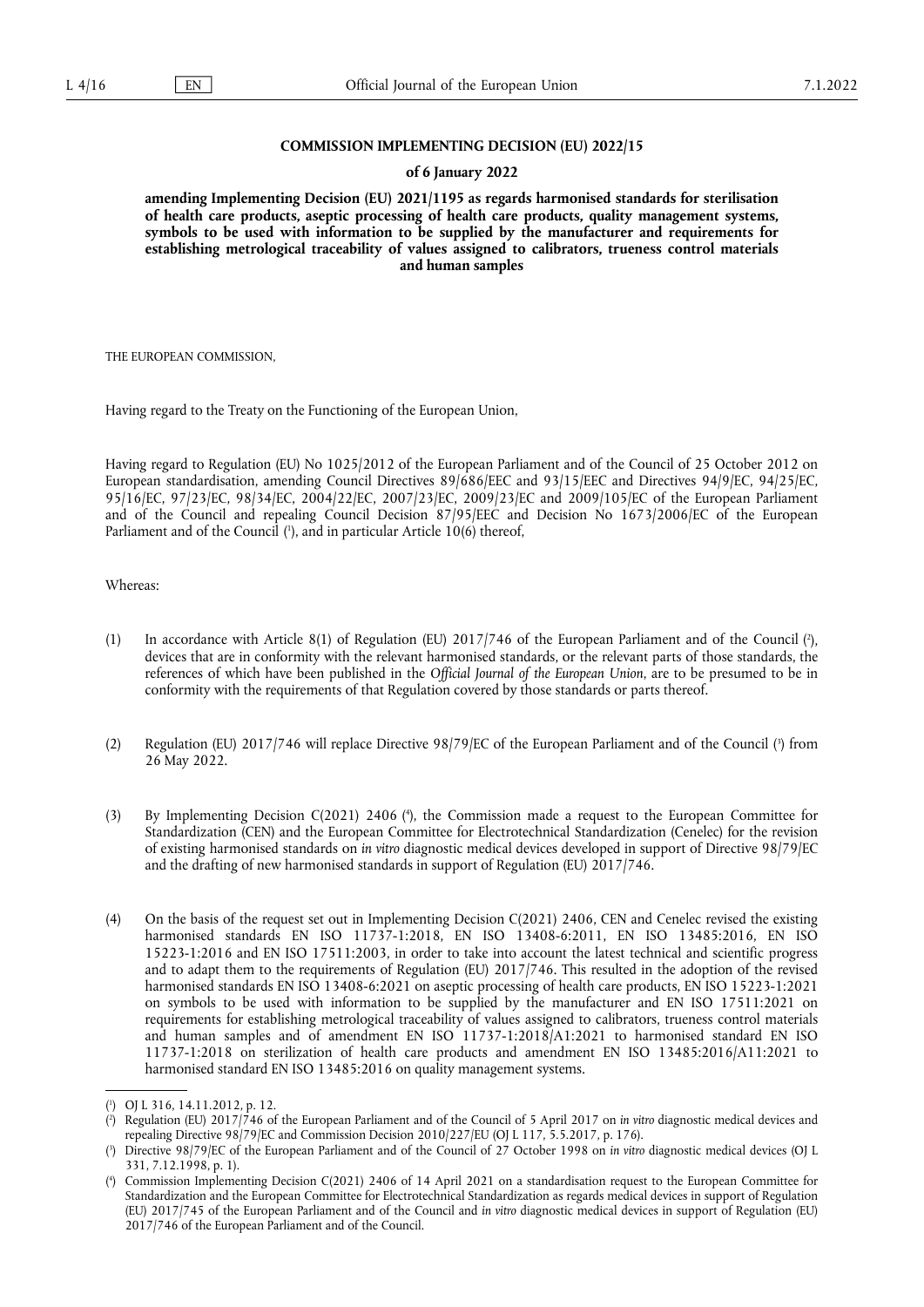- (5) The Commission together with CEN and Cenelec has assessed whether the harmonised standards revised by CEN and Cenelec comply with the request set out in Implementing Decision C(2021) 2406.
- (6) The harmonised standards EN ISO 13408-6:2021, EN ISO 15223-1:2021 and EN ISO 17511:2021 and the amendments EN ISO 11737-1:2018/A1:2021 and EN ISO 13485:2016/A11:2021 satisfy the requirements which they aim to cover and which are set out in Regulation (EU) 2017/746. It is therefore appropriate to publish the references of those standards in the *Official Journal of the European Union*.
- <span id="page-1-1"></span>(7) The Annex to Commission Implementing Decision (EU) 2021/1195 [\(](#page-1-0) 5 ) lists the references of harmonised standards drafted in support of Regulation (EU) 2017/746. In order to ensure that the references of harmonised standards drafted in support of Regulation (EU) 2017/746 are listed in one act, the references of standards EN ISO 13408-6:2021, EN ISO 15223-1:2021 and EN ISO 17511:2021 and the amendments EN ISO 11737-1:2018/ A1:2021 and EN ISO 13485:2016/A11:2021 should be included in that Implementing Decision.
- (8) Implementing Decision (EU) 2021/1195 should therefore be amended accordingly.
- (9) Compliance with a harmonised standard confers a presumption of conformity with the corresponding essential requirements set out in Union harmonisation legislation from the date of publication of the reference of such standard in the *Official Journal of the European Union*. This Decision should therefore enter into force on the date of its publication,

HAS ADOPTED THIS DECISION:

*Article 1*

The Annex to Implementing Decision (EU) 2021/1195 is amended in accordance with the Annex to this Decision.

*Article 2*

This Decision shall enter into force on the day of its publication in the *Official Journal of the European Union*.

Done at Brussels, 6 January 2022.

*For the Commission The President* Ursula VON DER LEYEN

<span id="page-1-0"></span>[<sup>\(</sup>](#page-1-1) 5 ) Commission Implementing Decision (EU) 2021/1195 of 19 July 2021 on the harmonised standards for *in vitro* diagnostic medical devices drafted in support of Regulation (EU) 2017/746 of the European Parliament and of the Council (OJ L 258, 20.7.2021, p. 50).